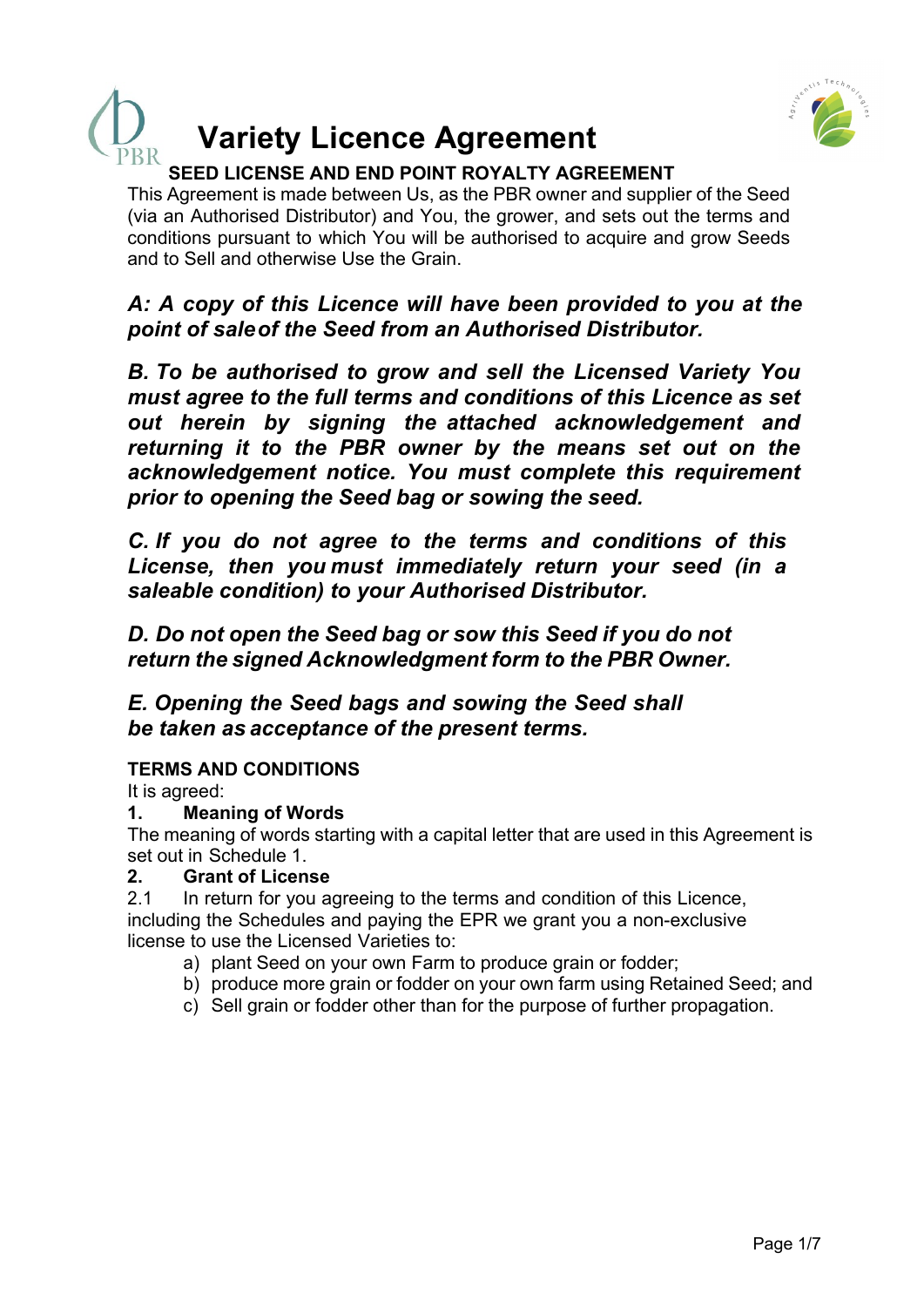

2.2 You acknowledge and agree that any variety derived from the Licensed Variety including any Essentially Derived Variety of any Licensed Variety or any sport or mutation arising or resulting from the Use of any Seed or Retained Seed acquired by You will be owned by the owner/s of the PBR and You will on request and at Your own cost do all things necessary to give effect to this clause, including but not limited to assign and transfer any and all right, title and interest in the Essentially Derived Variety and the right to apply for anywhere in the world, to the said owner/s of the PBR or its/their nominee.

## **3. What you cannot do**

3.1 You agree that you are not to Sell any Grain for use as a Propagating Material withoutthe Licensees or Owners express written permission.

3.2 You agree not to breed or create any derivative varieties including Essentially DerivedVarieties from the Seed.

## **4. Notice to declare production of Harvested Material**

4.1 On or before 31 March each year, we will provide, or arrange for a third party to provide, you with a notice to declare your production of Harvested Material for the twelve month period. You must accurately complete and return the notice as directed by that notice.

4.2 If for any reason you do not receive such a notice by 31 March you must provide to us awritten notice on 30 April with the following information for the previous 6 month period:

- a) your name and address;
- b) the quantity of Harvested Material produced by you;
- c) the quantity of Harvested Material Sold by you and the name of each purchaser;
- d) the quantity of Retained Seed;
- e) the quantity of Harvested Material that has been or is intended to be Consumed;
- f) the quantity of Harvested Material that are stored or warehoused for future sale, and;
- g) the total End Point Royalty due to us in relation to the Harvested Material.

4.3 In addition to the information you are required to provide under clauses 4.1 and 4.2 (above), you must provide any other reports or information set out in Schedule 2.

#### 4.4 You agree that:

- a) any Authorised Distributor may pass on Details to us; and
- b) any entity that stores, warehouses, conditions, purchases or Sells the Harvested Material that you produce may pass on Details to us.

#### **5. Payment of End Point Royalty**

5.1 Unless collected earlier by an EPR Collector during the sale of the Harvested Materialswhich you authorise herewith, You must pay to us, by 30 April each year, (or by such later time as notified to You in writing by Us where clause 4.2 applies) the End Point Royalty (and any applicable GST) as set out in Schedule 2 for each tonne of Harvested Material Sold or Consumed by you for the previous twelve- month period.

#### **6. Interest**

We reserve the right to charge interest on overdue amounts at the rate specified in Schedule 2.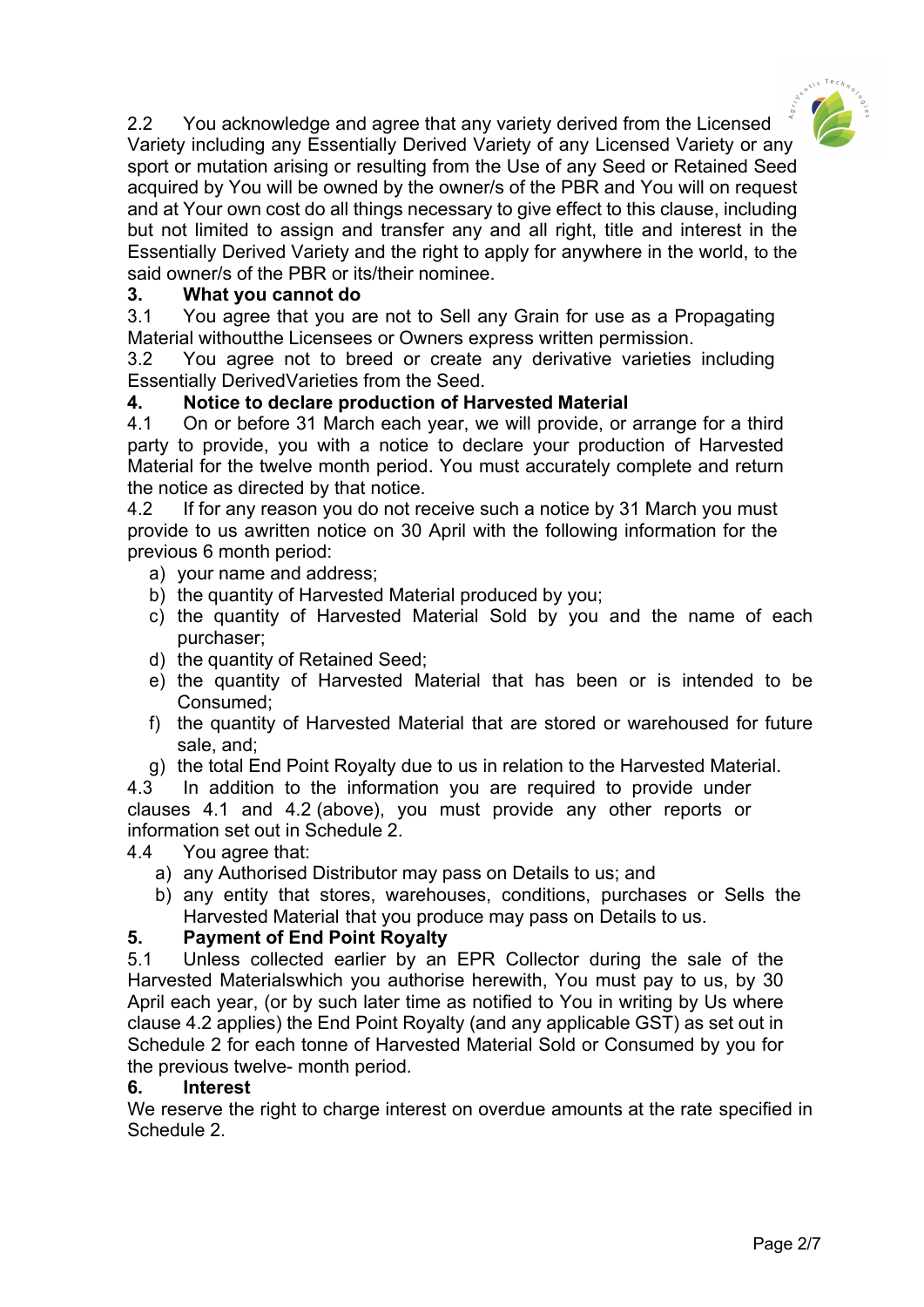## **7. Tax Invoice**



We will issue you a tax invoice to reflect the payment made on 30 April each year.

## **8. Your other Obligations**

- 8.1 You must:
	- a) make sure that anything you do under this Contract complies with all applicable laws;
	- b) promptly notify us if you become aware of any unauthorised propagation, production,reproduction, sale or use of any grain or fodder; and
	- c) if you plan to sell any property on which Seed or Retained Seed has been planted:
		- (i) notify us and provide details of the purchaser;
		- (ii) ensure that it is a condition of sale that the purchaser takes over your obligations under this Contract; and
		- (iii) pay or have paid all EPRs due on any Harvested Material that is on the property at the date of sale.
- 8.2 You must:
	- a) keep records in sufficient detail to enable all EPRs to be easily and accurately determined;
	- b) within 30 days after receiving a request from us, make those records available to us or an auditor appointed by us;
	- c) Provide within a reasonable time when requested all relevant records, and pay allaudit fees (on an indemnity basis) where the audit report indicates that You have underpaid, under-estimated or under- calculated any amount due as EPRs by more thanfive per cent (5%) and also pay the full amount of any shortfall (inclusive of any GST or other taxes owing on such amount); and
	- d) keep the records for 7 years from the date you Sell any Harvested Material.
- 8.3 If any audit shows that you have overpaid us by more than 5% we

will repay the overpayment to You.

## **9. Promises and exclusions**

- 9.1 We warrant that:
	- a) we have all rights necessary to grant you the permission and License contained in clause 2; and
	- b) the Seed you buy from us or an Authorised Distributor will be unencumbered and will not be subject to any obligations to anyone else unless We have told you about those obligations.

9.2 Except to the extent provided in clause 9.1 (above), We exclude all terms, conditions andpromises implied by custom, the general law or statute, except any promises that cannot be excluded by Law.

## **10. Liability**

- 10.1 You:
	- a) acknowledge that you Use the Licensed Varieties at your own risk;
	- b) indemnify us against all Loss incurred by us and resulting from your Use of any Seed,Retained Seed or Harvested Material or any breach of this Contract.

10.2 If we contribute to any Loss which we have asked you to pay under clause 10.1, thenyou don't have to pay us for the portion of the Loss that we contributed to.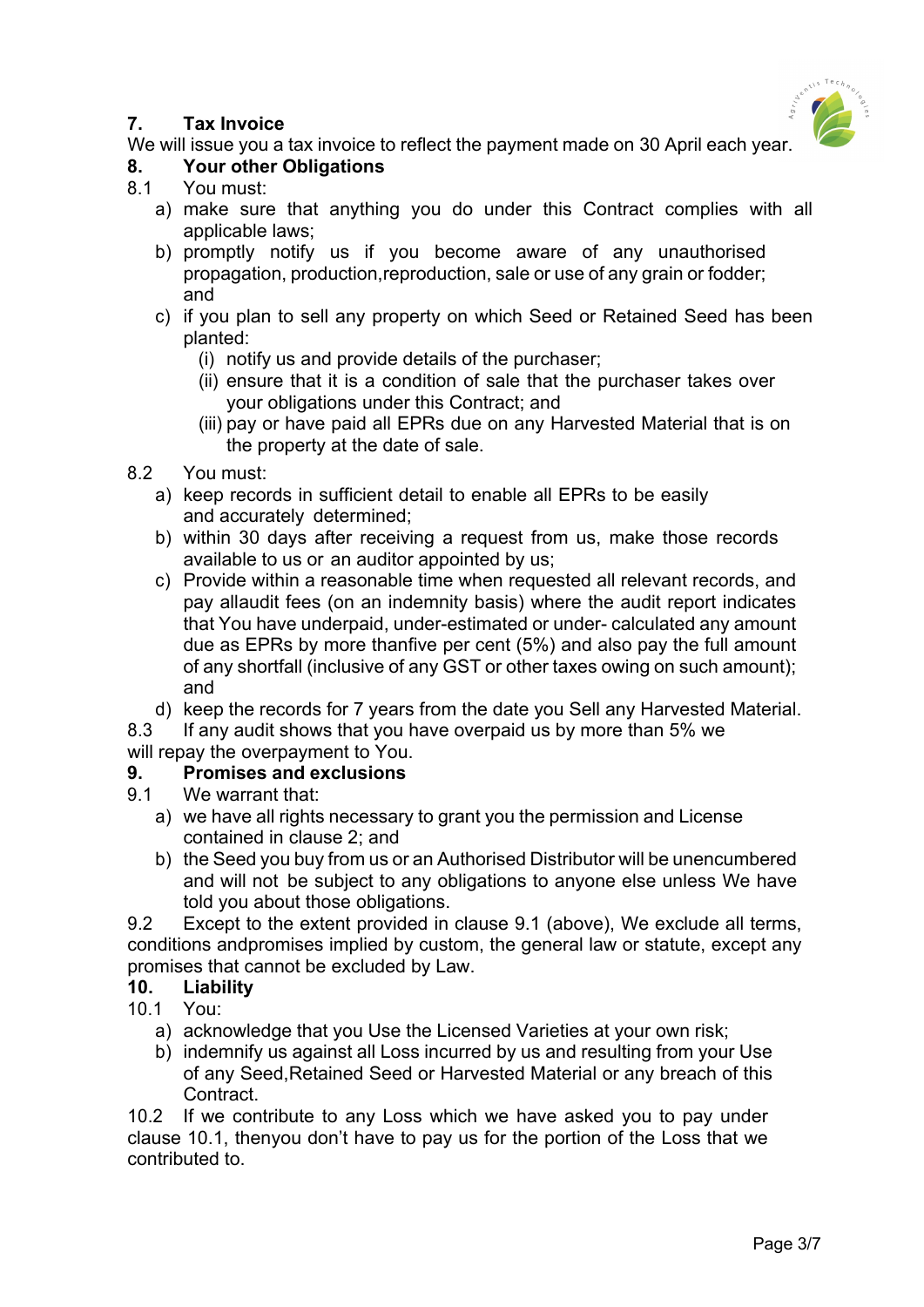

10.3 Except to the extent provided under non-excludable or unavoidable Law, We exclude allliability for any special, indirect or consequential damages arising out of Your Use or dealings with any Seed, Retained Seed or Harvested Material.

#### **11. Dispute resolution**

11.1 The Parties shall without delay and in good faith attempt to resolve any Dispute withinthirty (30) days of the date one Party notifies the other in writing of the dispute.

11.2 Any dispute or difference arising out of or in connection with this Contract will besubmitted to an expert in accordance with, and subject to, The Institute of Arbitrators & Mediators Australia Expert Determination Rules.

#### **12. Term**

This Contract takes effect from the date on which you accept or Use any Seed and, subject toclause 13, continues in relation to each Licensed Variety until it is terminated by the variety owner and/or licensee.

#### **13. Rights to end Contract**

13.1 Either of us may end this Contract immediately by giving notice to the other if the other:

- a. breaches any provision of this Contract and fails to fix the breach within 30 days after receiving notice asking it to do so; or
- b. breaches a provision of this Contract where that breach cannot be fixed.

13.2 This Contract terminates automatically with respect to a particular Licensed Variety if we lose the right to grant the License in respect of that Licensed Variety. 13.3 We may end this Contract immediately by giving notice to you if you are unable to payany of your debts (including EPRs) as and when they become due.

13.4 Lose the right to grant the License in respect of that Licensed Variety.

13.5 We may end this Contract immediately by giving notice to you if you are unable to pay any of your debts (including EPRs) as and when they become due.

## **14. At the end of Contract**

At the end of this Contract:

- a) the License ends;
- b) unless already deducted you must pay the EPR Collector or us any amounts of EPR outstanding;
- c) except as provided under clause 14 (d) you must promptly:
	- (i) Sell or destroy all Harvested Material;
	- (ii) destroy all Seed, and;
	- (iii) destroy all Retained Seed or Sell the Retained Seed other than for further propagation, and pay the applicable EPR on the Harvested Material and the Retained Seed Sold.
- d) you may grow out any crop planted at the end of this Contract and Sell or Consume the Harvested Material from that crop and must pay EPR on that Harvested Material, but you must not plant any new crops using the Harvested Material;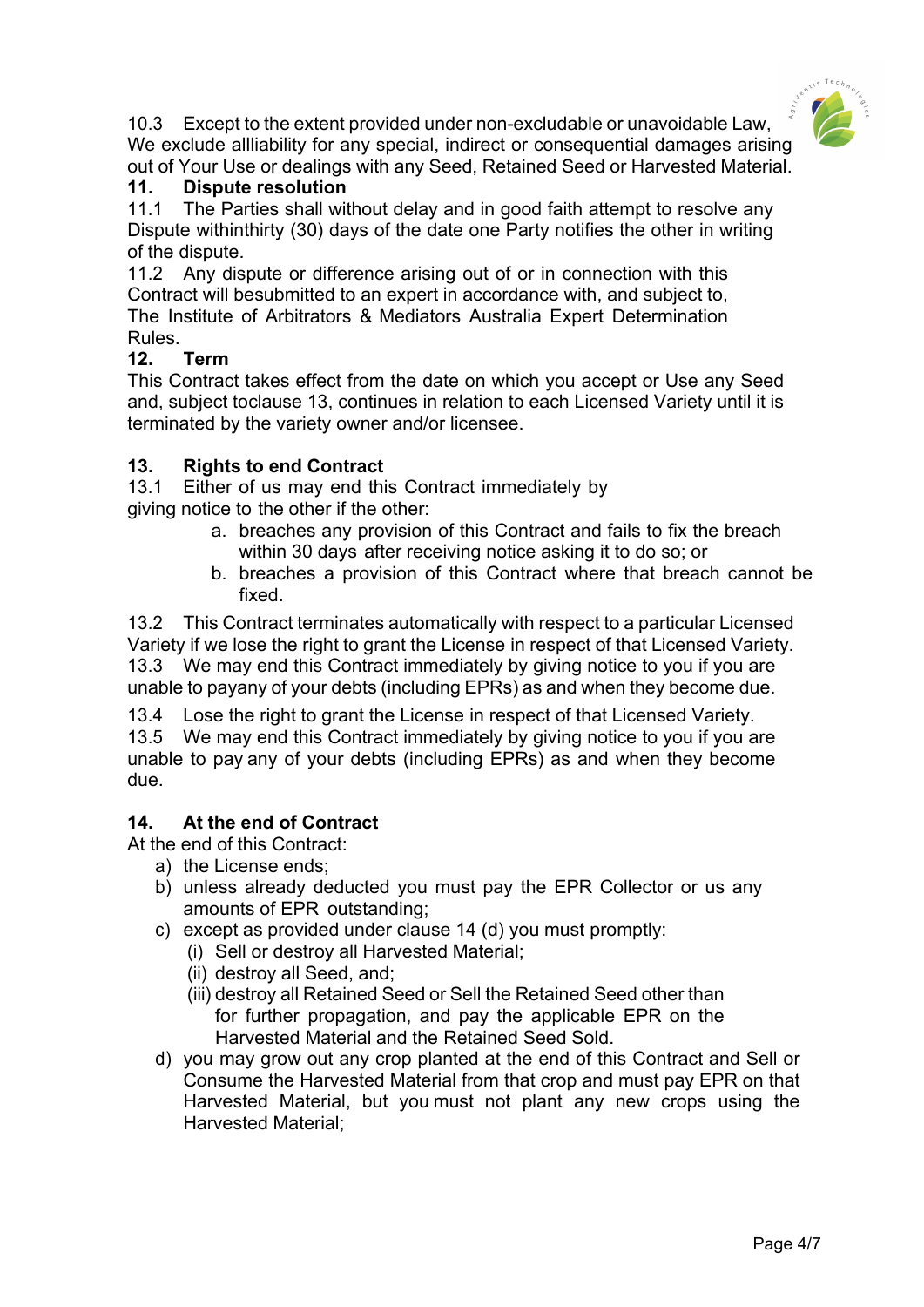

- e) the following clauses continue, along with any other clause intended to continue after thisContract ends: clauses 8 (Records), 9 (Promises and Exclusions), 10 (Liability) and this clause; and
- f) accrued rights and remedies are not affected.

## **15. Notices**

15.1 Any notices under this Contract must be in writing and must be given in accordance with clauses 15.2 and 15.3.

- 15.2 A notice given in accordance with this clause will be deemed received:
	- a) if left at the recipient's address, on the date of delivery;
	- b) if sent by prepaid post, 10 days after the date of posting unless it is in fact receivedearlier, in which case, on the date of receipt;
	- c) if sent by fax, when the sender's facsimile system generates a message confirming successful transmission of the total number of pages of the notice; or
	- d) if sent by email, when the sender's email receives no notification of an inability to successfully transmit the email; or
	- e) when posted to our website and/or posted to the Variety Central website(www.varietycentral.com.au).

15.3 Only matters of a general nature relating to more than one grower may be the subject ofa notice given in the manner described in 15.2(d) above. Notices given to individual growers must be addressed to the relevant contact person in Schedule 2 or to the address provided by the Authorised Distributor or EPR Collector.

## **16. Waiver**

The failure of either of us at any time to insist on performance by the other of any obligation under this Contract is not a waiver of any right to claim damages for breach of that obligationunless we acknowledge in writing that the failure is a waiver.

## **17. Amendment**

We may change the terms of this Contract by giving you at least 30 days notice. If we change EPR rates we must notify you by October 1st in order for the change to take effectin the following Calendar Year.

## **18. Severability**

If part or all of any clause of this Contract is illegal or unenforceable it will be severed from this Contract and will not affect the continued operation of the remaining provisions.

## **19. Assignment**

Except to the extent necessary to comply with clause 7.1(c)(2), you must not assign or transferor attempt to assign or transfer any obligation or right arising out of this Contract, without our written consent.

## **20. Entire Contract**

This Contract and schedules record the entire Contract between each of us and supersedes allearlier agreements and representations by either of us.

## **21. Governing Law**

This Contract will be governed by the Governing Law as stipulated in Schedule 2, and the Courts of that State or Territory will have jurisdiction over all matters arising under it.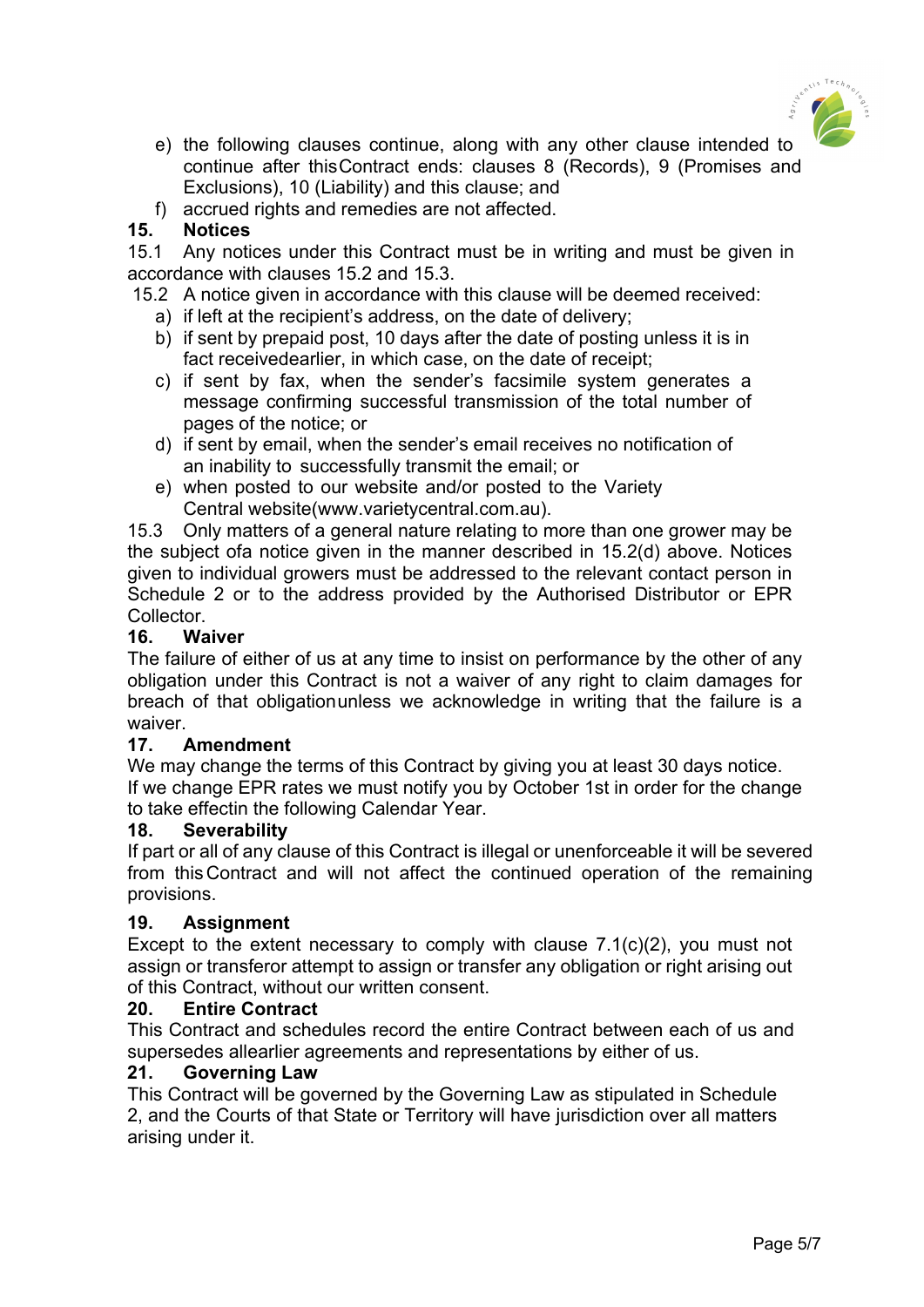## **SCHEDULE 1**



#### **Glossary**

In this contract:

**Authorised Distributor** means Vicary Produce and PB Agrifood.

**Consume** means to use Seed so that it cannot be further propagated.

**Contract** means this agreement together with its schedules.

**Details** means details of the Licensed Varieties, details of the Sale/purchase of Seed and Harvested Material, your name, your address, and details of your business or company (including ABN and CBH and/or NGR number).

**End Point Royalty** or **EPR** means the royalty payable by you for every tonne of HarvestedMaterial Sold or Consumed by you, or Retained Seed Sold by you as permitted by clause 14(C)(3).

**EPR Collector** means us, or any third party with whom we have entered into an EPR collectionarrangement.

**Essentially Derived Variety** has the meaning given to it in the PBR Act, namely, a plant variety(as defined in the PBR Act) is taken to be an essentially derived variety of another Plant Variety if:

- a) it is predominantly derived from that other Plant Variety; and
- b) it retains the essential characteristics (as defined in the PBR Act) that result from thegenotype or combination of genotypes of that other variety, and;
- c) it does not exhibit any important (as distinct from cosmetic) features that differentiate itfrom that other variety.

**Farm** means farming land owned or controlled by You and/or your farming enterprise andincludes land subject to a sharefarming agreement.

**Harvested Material** means the grain or fodder from crops of the Licensed Varieties grown fromSeed or Retained Seed.

**License** means the license granted under clause 2.

**Licensed Varieties** means the varieties listed in Schedule 2.

**Loss** means all liabilities, expenses, losses, damages and costs (including legal costs on a fullindemnity basis and whether incurred by or awarded against us). **PBR** means plant breeder's rights as defined in the PBR Act.

**PBR Act** means the Plant Breeder's Rights Act 1994 (Cth) as amended from time to time.

**PBR Owner** means Agriventis Technologies Pty Ltd (ACN 618 614 341)

**Propagating Material** has the meaning given to it in the PBR Act, namely in relation to a Plant of a particular Plant Variety, means any part or product from which, whether alone or in combination with other parts or products of that Plant, another Plant with the same essential characteristics can be produced.

**Retained Seed** (or Farm Saved Seed) means grain retained and used by you for the purpose of producing more grain or fodder as permitted by clause 2.1(B).

**Seed** means seed of the Licensed Varieties but does not include Retained Seed. **Sell** has the meaning given to it in the PBR Act, namely it includes letting on hire and exchanging by way of barter and 'Sale' and 'Sold' have equivalent meanings.

**Us/We** as the PBR owner or Authorised Distributor of the Seeds. **Use** means to plant, grow, Sell, or Consume.

**You** as the person or entity who either purchases, accepts, retains or sow.